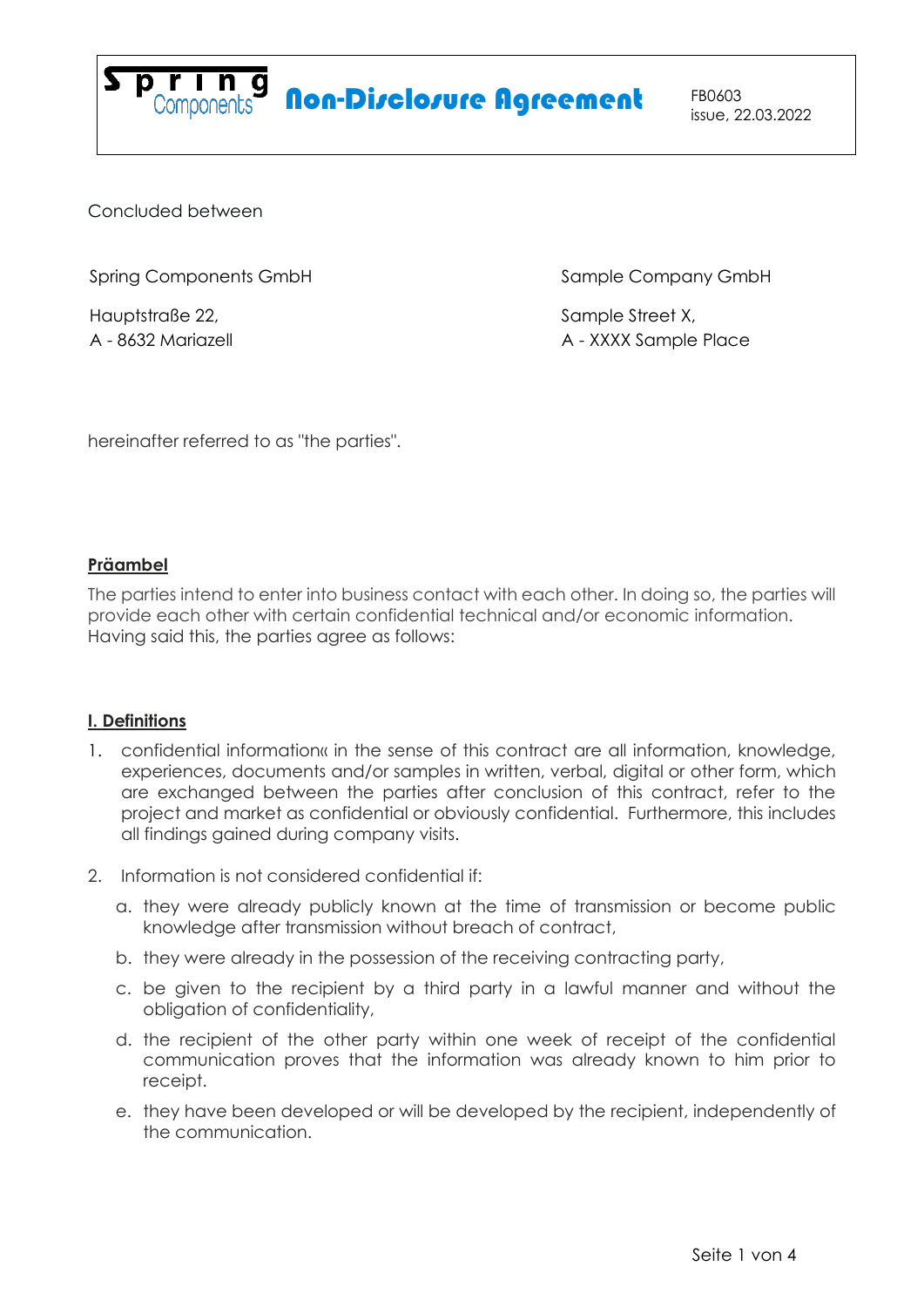## **II. liabilities**

- 1. Confidential information may only be used by the parties for the interceded cooperation.
- 2. A recipient of confidential information will treat it confidentially, in particular
	- a. do not disclose or otherwise disclose or disclose it to third parties, directly or indirectly, orally or in writing or in any other way, and only disclose it to those of its in-house employees who must be aware of it.
	- b. Third parties within the meaning of this agreement are not: Legal entities and advisors, provided they are subject to appropriate secrecy and disposition restrictions.
- 3. The recipient of confidential information shall be obliged to keep his internal staff whom he leaves the confidential information in a proper manner to keep the confidential information provided to him confidential.
- 4. The confidential information provided remains the property of the party from which the information originates. The confidential information must be returned by the informed party as the recipient at any time at the request of the informing party.
- 5. Confidential information shall be entrusted to the other party as a consignee for the purposes of competition law. The recipient may only use it for the purpose intended or authorized by the informant. In particular, the recipient may not use them for the manufacture of the products for themselves or for third parties, nor disassemble the samples.
- 6. The informing party retains all rights, including copyrights, with respect to the samples, the information, the documents and the products and their parts and the information contained therein, also in the case of the granting of the patent, or Utility model registration.

#### **III. Production of copies /return**

- 1. A party that has received confidential information may make copies or reproductions thereof only to the extent reasonably necessary for the project.
- 2. Each party shall be entitled to require the receiving party, after providing confidential information, to return or destroy the information received and all copies thereof and expressly confirm in writing that it no longer possesses any relevant documents. The request can be made at any time, but no later than three months after the end of this agreement.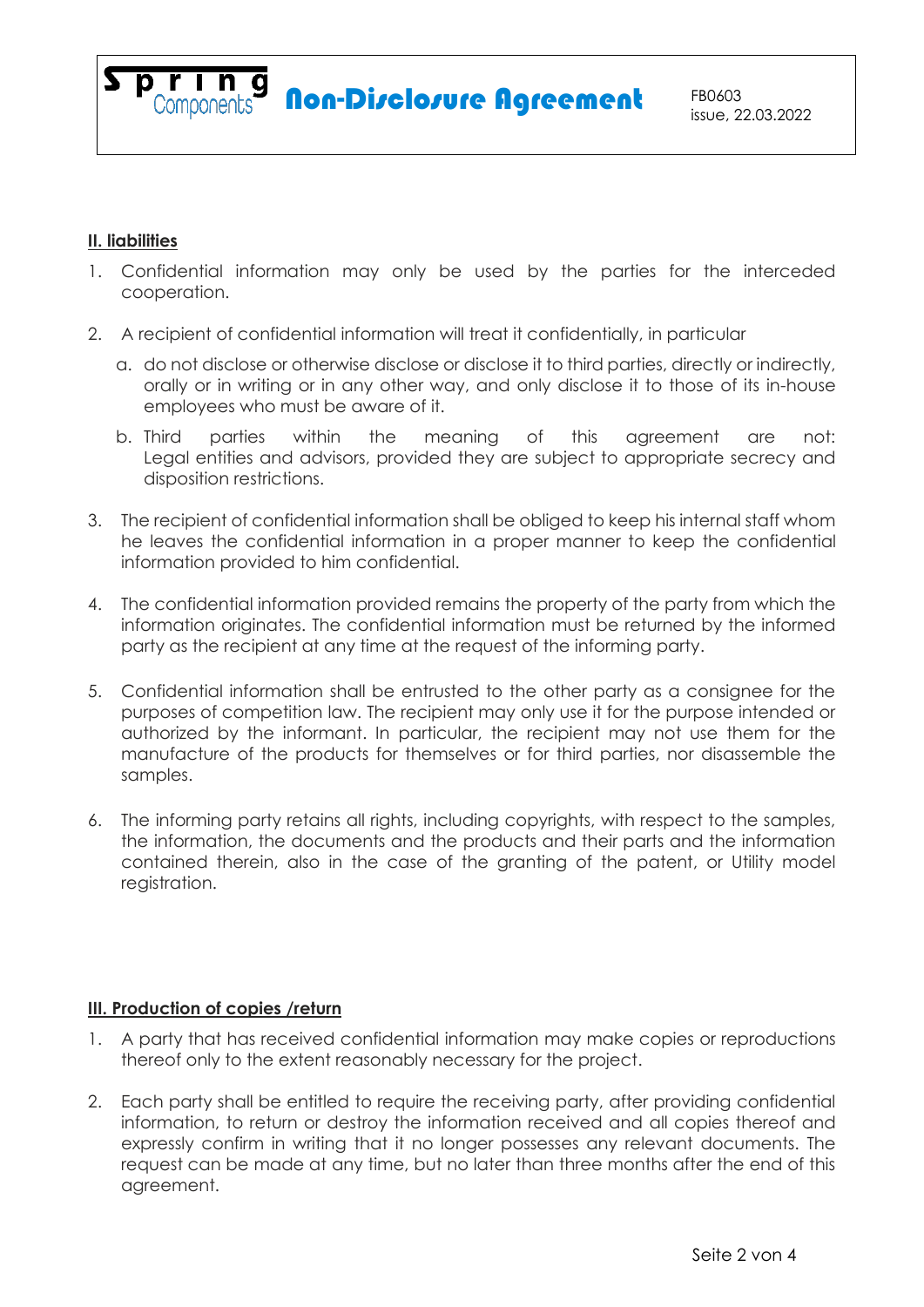

#### **IV. No legal purchase**

- 1. Each disclosing party shall have full rights to dispose of the information provided, in particular to register industrial property rights. A receiving party is not entitled to use confidential information for property rights or otherwise outside the scope of the project. In particular, no ownership-, license-, reproduction-, use- or other rights are granted.
- 2. Rights under this Agreement are not transferable to third parties without the written consent of the other party.

### **V. Duration of the agreement**

The foregoing obligation of a Recipient to keep Confidential Information secret will be effective upon the signing of this Agreement and will continue for a further period of five years for the duration of the business relationship and after its termination.